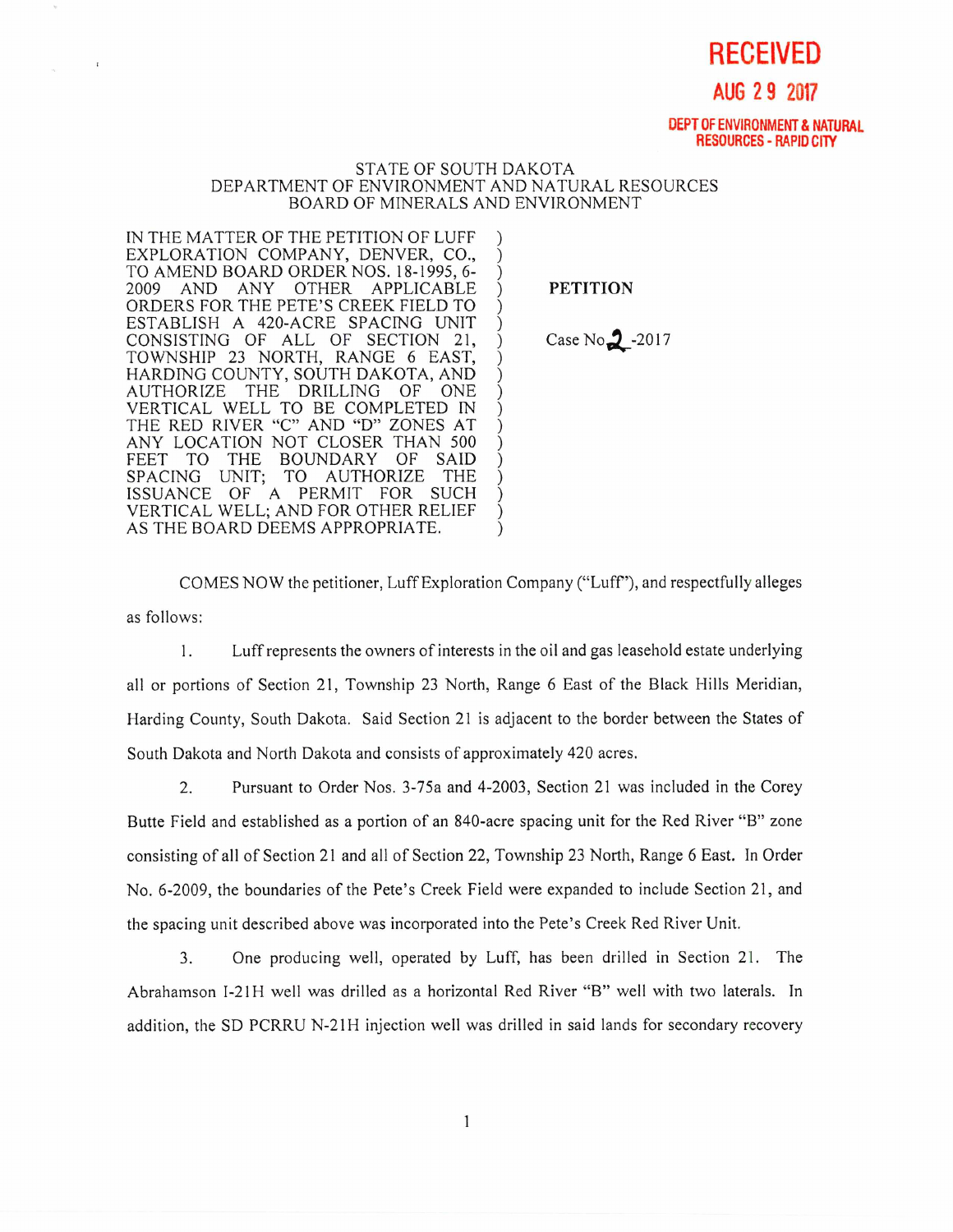operations in the Pete's Creek Red River Unit. There is currently no production from the Red River "C" or "D" zones underlying said lands.

4. While the Red River "D" zone is the primary target, Luff believes that hydrocarbon reserves in both the Red River "C" and "D" zones underlying said lands may be recoverable by drilling a vertical well. In Luff's opinion, such a plan of development would maximize the recovery of hydrocarbons and thereby prevent waste and would also result in the efficient and economical development of the zones as a whole.

5. Luff respectfully requests that the Board amend its prior orders, including Nos. 18- 1995 and 6-2009, so as to establish a 420-acre spacing unit for the Pete's Creek Field consisting of all of Section 21 and allow a vertical well to be drilled in the Red River "C" and "D" zones at any location thereon not closer than 500 feet to the boundary of such spacing unit.

6. In Luff's opinion, forming the requested spacing unit and authorizing the drilling of the well described above will optimize primary recovery, prevent waste, avoid the drilling of unnecessary wells, and protect correlative rights.

7. The spacing unit requested to be created is not smaller than the maximum area that can be efficiently and economically drained by the proposed well and the size, shape, and location thereof will result in the efficient and economic development of the zones as a whole.

8. Because the operations for the Pete's Creek Red River Unit involve the Red River "B" zone and because the requested spacing for vertical drilling only involves the "C" and "D" zones, the requested spacing for vertical drilling will have no adverse impact on the Pete's Creek Red River Unit.

9. The Board is authorized to grant the requested spacing unit by South Dakota Codified Laws 45-9-20 through 45-9-29 and Administrative Rules of South Dakota 74:12:02:06. Luff further requests that the order authorize the issuance of a permit for the drilling of the well in accordance with this application.

WHEREFORE, applicant respectfully requests that the Board issue its notice of opportunity for hearing and, if any interested party intervenes in accordance with said notice, set

2